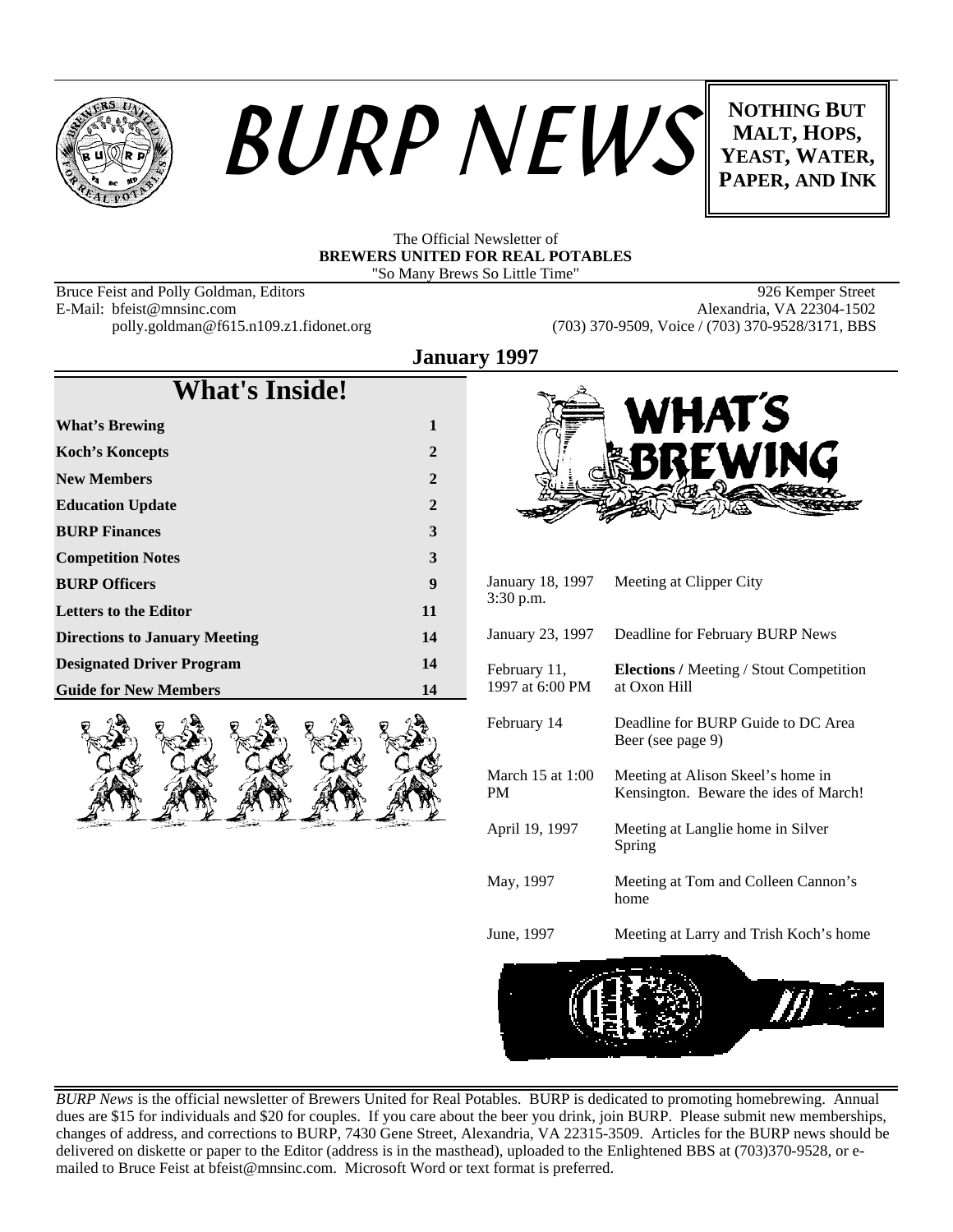# **Koch's Koncepts**

Larry Koch

#### HAPPY NEW YEAR!

Now, wasn't that a great holiday banquet! The feast was grand, the ales were plentiful and the roads were clear. Last year's ice storm limited attendance to 26 people; this year was the largest crowd I've ever seen at the Oxon. Hill facility.

As I handed out "Thank you's" to our officers, project leaders, meeting hosts and the other deserving individuals it became obvious how many people it takes to keep a club like ours running smoothly. There's so much more to do than the small number of officers can handle. Your many individual efforts is what makes it work. I hope there were no club efforts that went unrewarded.

Our January meeting is at the Clipper City brewery just south of Baltimore. It sounds like an excellent place to meet and taste beers and it really isn't too far away.

It's going to be a busy new year. We've got most of the events of 1996 to build upon, a very likely Real Ale festival and who knows how many new breweries and brewpubs to visit.



# **BURP Finances**

| Doug Kruth |          |  |
|------------|----------|--|
|            | 12/1/96  |  |
|            | 12/24/96 |  |

#### **Inflows**

Category

| Events $+$ :             |          |           |
|--------------------------|----------|-----------|
| Events $\pm$ : Baltimore |          | \$137.50  |
| <b>Interest Earned</b>   |          | \$4.98    |
| Dues                     |          | \$1130.00 |
| <b>Total Income</b>      |          | \$1272.48 |
| <b>Outflows</b>          |          |           |
| Events -: Baltimore      | \$25.00  |           |
| Events -: Mashout '96    | \$157.67 |           |
| Total Events -           |          | \$182.67  |
| Membership -:            |          |           |
| General & Admin          | \$12.94  |           |
| Total Membership -       |          | \$12.94   |

Total Expenses \$195.61

Overall Inc/Exp \$1076.87

### **BURP Account Balances**

12/24/1996

| Cash       | \$13.00    |
|------------|------------|
| Payable    | \$12.94    |
| Receivable | \$0.00     |
| Savings    | \$3,041.88 |
| Checking   | \$3969.87  |
|            |            |
| Net Worth  | \$7011.87  |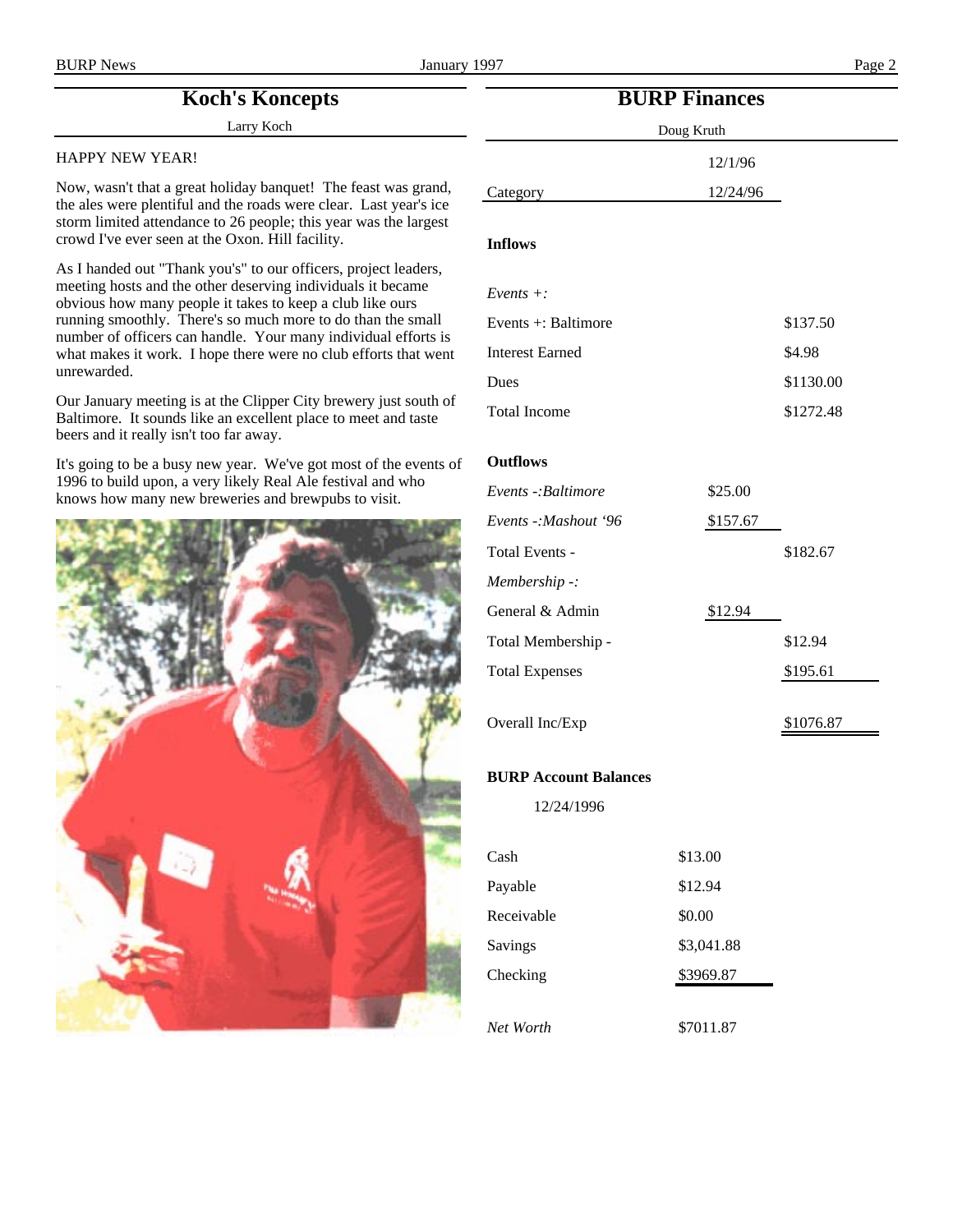# **Competition Notes**

Dave & Becky Pyle

### **February's Competition: Stout**

Style Guidelines:

| <b>Style</b>             | Gravity   | <b>IBUs</b> |
|--------------------------|-----------|-------------|
| <b>Classic Dry Stout</b> | 1038-1048 | $30-40$     |
| Foreign-Style            | 1052-1072 | $30-60$     |
| <b>Sweet Stout</b>       | 1045-1056 | $15 - 25$   |
| <b>Imperial Stout</b>    | 1075-1095 | 50-80       |

**Classic Dry Stout:** A rich, dry, extra-dark almost black ale. The dryness comes from the use of roasted unmalted barley and a high hop bittering rate; flaked unmalted barley may add a creaminess. A small percent of soured beer is sometimes added to balance the dry roast flavors. Starting gravities are low in Ireland, higher elsewhere.

**Foreign-Style:** High gravity stouts brewed for 'tropical' markets. Both dry and sweet versions exist. They possess many of the same characteristics as the low gravity versions but with a much stronger alcohol level. Above 1.060 it becomes difficult to produce a truly dry stout as the malty fullness and fruity esters tend to take charge.

**Sweet Stout:** An English style of stout. Dark roasted grains and malts dominate the flavor as in dry stouts, though generally some unfermented sugar is left in the beer. Lactose is often added to provide this residual sweetness. Very dark amber to black. Gravities are low in England, higher in the exported product. Hopping is moderate and tends to be lower than in Dry Stout.

**Imperial Stout:** A robust and stronger version of dry stout, highly hopped for bitterness, aroma and flavor. High gravity and hops are used to prepare these stouts for export, much as was done with India Pale Ales. Often has an intense "burnt currant" character. full bodied, it is dark copper to black. The high gravity leads to notable esters and fruitiness. Alcoholic strength should be evident.

### **Don't forget: January's Competition: Pale Ale**

Style Guidelines:

| <b>Style</b>             | Gravity   | <b>IBUs</b> |
|--------------------------|-----------|-------------|
| <b>English Ordinary</b>  | 1033-1038 | 20-35       |
| <b>English Special</b>   | 1038-1045 | 28-46       |
| English Extra Special    | 1045-1052 | $30 - 55$   |
| Classic English Pale Ale | 1044-1056 | 20-40       |
| American Pale Ale        | 1044-1056 | $20 - 40$   |
| India Pale Ale           | 1050-1070 | 40-60       |

**English Ordinary:** Gold to copper color. Medium bitterness. Light to medium body and low to medium residual malt sweetness. Diacetyl and fruity-ester properties should be minimized in this form of bitter. Lovibond degrees 8-12.

**English Special:** More robust than ordinary bitter. It has medium body and medium residual sweetness. In addition, the special bitter has more hop character than ordinary bitter. Lovibond degrees 12-14.

**English Extra Special:** Medium to strong hop qualities in aroma, flavor and bitterness. The residual malt sweetness of this richly flavored, full-bodied bitter is more pronounced than in other bitters. Lovibond degrees 12-14.

**Classic English Pale Ale:** Gold to copper color. Displays English-variety hop character. High hop bitterness, flavor and aroma should be evident. This medium bodied pale ale has low to medium maltiness. Low caramel is allowable. Fruity-ester flavors and aromas are moderate to strong. Chill haze is allowable at cold temperatures. Diacetyl (butterscotch character) should be at very low levels or not perceived. Lovibond degrees 4-11.

**American Pale Ale:** Ranges from gold to light copper in color. The style is characterized by American-variety hops used to produce high hop bitterness, flavor and aroma. American pale ales have medium body and low to medium maltiness. Low caramel character is allowable. Fruity ester flavor and aroma should be moderate to strong. Diacetyl should be absent or present at very low levels. Chill haze is allowable at cold temperatures. Lovibond degrees 4-11.

**India Pale Ale:** Gold to deep copper color. Characterized by intense hop bitterness with a high alcohol content. A high hopping rate and the use of water with high mineral content results in a crisp, dry beer. This ale has a full, flowery hop aroma and may have a strong hop flavor (in addition to the hop bitterness). Medium maltiness and body. Fruity-ester flavors and aromas are moderate to very strong. Chill haze is allowable to at cold temperatures. Lovibond degrees 8-14.

### **Competition Schedule for the Upcoming Year**

| Pale Ale                                 |
|------------------------------------------|
| Stout                                    |
| Alt                                      |
| <b>Bock</b>                              |
| Pilsner                                  |
| Wheat                                    |
| Brown Ale                                |
| Indian Pale Ale                          |
| Oktoberfest/Marzen                       |
| Weird Beer                               |
| Belgium                                  |
| Holiday Banquet -<br>No competition held |
|                                          |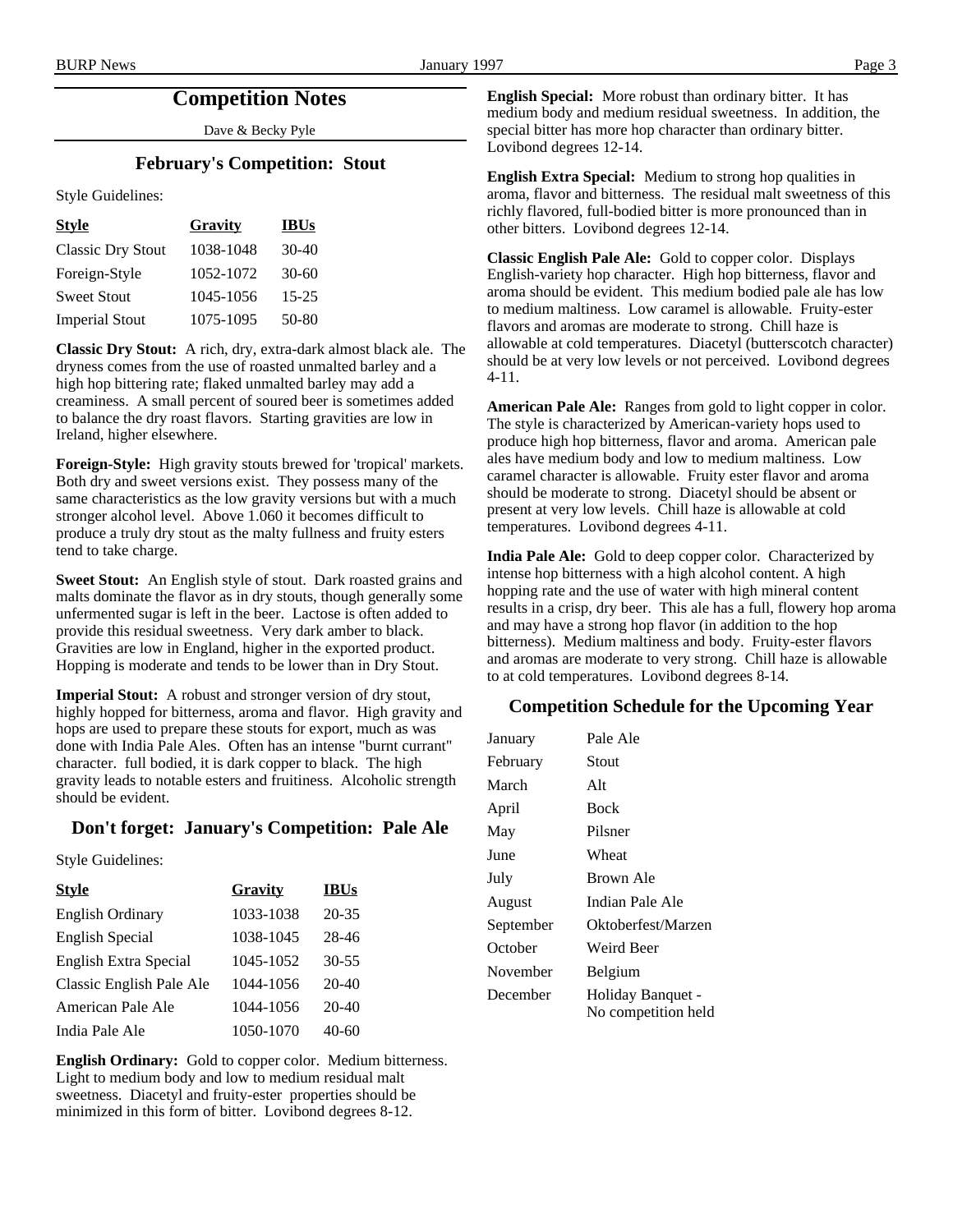# **December Meeting Report**

Colleen Canon CANNON\_COLLEEN\_M@hq.navsea.navy.mil

`Twas the week before Christmas at the BURP holiday feast, not a creature was stirring, not even the yeast.

The BURPer's arrived with ham, turkey and quail,

and six shiny beer engines pumping bitters, stouts, and ale.

They feasted and drank, as if at an Irish wake,

and topped it all off with chocolate Samichlaus cake. At an informal tasting of Snow Gooses past,

we decided drink it up; that stuff doesn't last.

The judges all gathered in a corner after dinner,

and declared Jim Caldwell's Belgian Strong Ale the winner.

Congrats also to Doug Kruth and Andy Anderson for their brewing troubles;

they took second and third with their Trappist-style Dubbels.

Our fearless leader, Larry Koch presented "thank-you beers" to our hard working officers and other volunteers.

In all there were 40 members thanked and rewarded with brew, what makes BURP great is the effort of people like you.

It was a very nice evening sharing good food and beer in the spirit of friendship and holiday cheer.

Then we went home and nestled in bed,

while visions of the Orange Bowl danced in our heads.

I'd like to close with one odd little note,

which was scrawled in the margin of the page where I wrote.

It said "Ralph Bucca… origin. of Xmas"

Surely I must have been drinking in excess! Could Ralph be the Christ child, the Messiah, the Savior? I wondered about this, and then I recalled It was Ralph who originally got us the hall. The Oxon Hill Center, we've using for years because of Ralph Bucca, let's give him three cheers!

\*\*\*\*\*\*\*\*\*\*\*\*\*\*\*\*\*\*\*\*\*\*\*\*\*\*\*\*\*\*\*\*\*\*\*\*\*\*\*\*\*\*\*\*\*\*\*\*\*\*

Thanks to our 1996 Officers and Volunteers:

Pres and first lady: Larry and Trish Koch

Ministers of Truth: Bruce Feist and Polly Goldman

Minister of Finance: Doug Kruth

Minister of Education: Wendy Aaronson

Scott Bickham, BJCP exam proctor; Robert and Ann Stevens, Lynn Ragazzini, BrewMasters, and Brew America, for hosting beer judging classes;

Delano DuGarm, Tom Cannon, Rick Garvin, Randy Paul, Rob Mullin, Jim Busch, Bob Dawson, and Bill Ridgely for teaching classes;

Ministers of Culture: Dave and Becky Pyle

SOFB volunteers Alison Skeel, Jim Tyndall, Bill Ridgely, Debbie Parshall, Rick Garvin, Tom Cannon

Spirit of Belgium Volunteers Tim Artz, Scott Bickham, Tom and Colleen Cannon, Rick Garvin, and host Dan Litwin

Thanks also to Jim Tyndall for organizing the BURP volunteer effort for the National Geographic Society's Michael Jackson Lecture, and helpers Larry, Tim and Dot, Bill, Wendy, Polly, Doug , Lynn, Dan Brown, Jim Busch, Liz Potts, Scott, Jim Dorsch.

Last but not least, thanks to those who hosted meetings: Dan Litwin, Bob Cook, Jim Caldwell, Jim and Alice Davison, Chuck and Helen Popenoe, John Esparolini, Alan Hew, and Pub Crawl organizers Mark Stevens and Bret Wortman.

### **BURP Officers**

| <b>Office</b>             | Officer                             | Phone                                    |
|---------------------------|-------------------------------------|------------------------------------------|
| Fearless Leader           | Larry Koch                          | $(301)$ 587-5293 H                       |
| Minister of<br>Education  | <b>Wendy Aaronson</b>               | $(301)$ 762-6523 H<br>$(301)$ 594-5649 W |
| Ministers of<br>Culture   | Becky & Dave Pyle                   | (703) 273-2108 H                         |
| Ministers of Truth        | <b>Bruce Feist</b><br>Polly Goldman | (703) 370-9509 H                         |
| Minister of<br>Propaganda | <b>Bill Ridgely</b>                 | (703) 971-5744 H<br>$(301)$ 827-1391 W   |
| Minister of Finance       | Doug Kruth                          | (703) 671-0857 H                         |
| Libeerian                 | <b>Bob Cooke</b>                    | (703) 451-1540 H                         |



Michael Jackson and BURP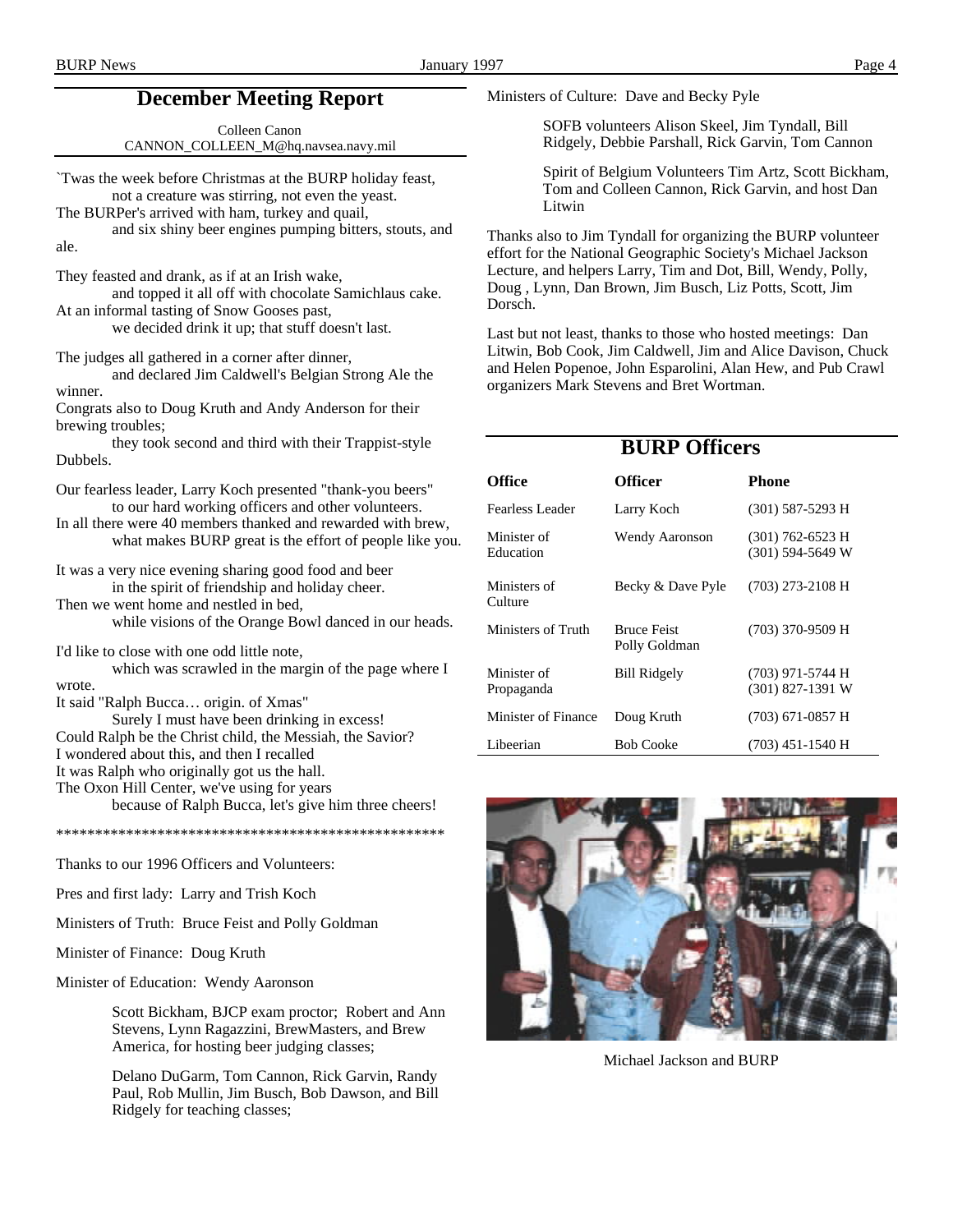### **How to Enjoy Awful Beer**

Jonathan Feist

The old saw proclaims, "There's no such thing as bad Scots whiskey; some are just better than others."

Nobody ever says such things about beer. The sad, sorry truth of the matter is that beer can get pretty awful. And to be perfectly honest, there really are bad Scots whiskeys too — it's just too expensive to pour down the laundry sink. So, Scotch drinkers have learned to compromise by keeping bottles of the lousy stuff around for decades, hidden way in the back of their cupboards, awaiting the arrival of some guest who doesn't know the difference.

There are several reasons, mentioned throughout this treatise, why it is better to be able to enjoy awful beer than be a victim of its disgrace, but the basic idea is this: the more we can enjoy in the world, the happier and more fulfilled we will feel. Luckily, the task of enjoying awful beer is made easier by several fortuitous truths. There is much more to be considered about a beer besides its taste, smell, and mouthfeel. Every beer has a history, has traveled a journey, and is a product of a region and its people. Also, beer has physical and mental effects on the body, and thus provides sensual stimulation beyond those already mentioned. So, we have allies, in this Herculean task of modifying our perceptions and sensibilities.

The techniques outlined below are designed to assist one in the process of enjoying any beer — no matter how awful it is. While they specifically address awful beer in order to suit this forum, the techniques are easily adapted to any beverage or food, and even to art (though they don't quite make their way up to awful people, alas...).

We begin by examining the enemy. Awful beer is declared as such for three primary reasons: it may have severe technical flaws, resulting from problems during brewing or transportation; it may be a style which, though well-prepared, is not to our taste; or it may be a "dishwater lager" or other such insipid commercial style.

Among the most important reasons for why it is good to be able to enjoy even the most vile, offensive swill of a beer is that it may have been made by someone whose feelings we do not wish to offend. Imagine the following scenario. Someone you care about, who doesn't know much about beer, has decided that, as an act of bonding with you, buys a home-brewing kit, and brews a batch of stout. They name it, say, "Stout to the Honor of my Very Best Friend in the World," and include a picture of you on the label.

And, of course, it tastes like hot-buttered bubble gum, boiled with a cardboard box in a rusty can. In an etiquette book somewhere, you read that you're supposed to say things like, "Great first attempt!" and "How unusual!" and "You must tell me how you did it!" And, by God, you'd better say them! Alas, however, at the end of your stream of half-truths, you find yourself still stuck with a pint to get through, and if you immediately pour it down the laundry sink, your host may suspect that something is up.

At times like this, real strategy is needed.

A problem for experienced beer tasters is their custom of always hunting for off flavors. In the above situation, such flaws are easily found. Why not turn the tables, and hunt for hints of malt or hops instead? Keep hunting until you find them — they are almost certainly there, somewhere. The monomaniacal quest for off-flavors has undermined the potential enjoyment of many a half-decent pint, and several "pretty good" ones besides. By refraining from such critiques except during formal judgings, we might enjoy gallons more beer, in our lifetimes. After the first few sips of any beer, most of the information we can get out of it will already be apparent (unless changing temperatures are revealing additional flavors). The proper parts of our tongues will have already tingled, and our lips will already be ready with the appropriate foofy chemical buzz-words. Why not spend the remainder of the glass trying simply to enjoy what's good about it instead? It would be at least the equal workout for sharpening one's palette, particularly if the good traits are unusually evasive.

So, this first technique is that we can focus on what's good about a beer, rather than what's bad about it. I suggest caution with this practice, however: carefully read all labels. You may mistake a bottle of shoe polish for a bottle of beer, and if you drink more than a pint or two, your friends will never let you live it down.

An easier circumstance is that of being served a well-crafted beer of a style which we don't like. Some people have trouble with very sour Belgian varieties, for example. Others despise Pilsner. The common argument in favor of such samples is to point out technically what is superb about them, and to try to inspire admiration of the craftsmanship of it. Indeed, this should be the first approach.

However, a different set of considerations might also be helpful in this circumstances — namely, that of the beer's history.

If we meet some Martians at a party, whether or not we like them personally will be of secondary importance to the fact that they are from Mars. This same attitude can be used towards beer. When sipping, say, a lambic, so sour and with such a strong cherry taste that it makes your taste-buds shake their fists in anger, close your eyes and instead try to think about Belgium. Think about castles, and verdant countrysides, and chocolate, and air, all so many thousands of miles away. Think about the Flemish-speaking truck driver who took it from the brewery to the exporter's warehouse. Did a Flemish speaking mouse scurry past it in the bottling line? It is extraordinary that such visitations to this country are so common. Considering a beer's history is a good distraction when trying to ignore how it tastes.

And when you do taste it, don't think "Ugh, how awful!" Think instead, "So, this is what Belgium is like." And what is beer, if not the embodiment of its native country's soul? What we drink was once a vast, rustling field of grain. It was the lusty sexuality of a hop flower in full bloom, a colony of yeast more populous than most universities, all united by the world's ultimate traveler: water.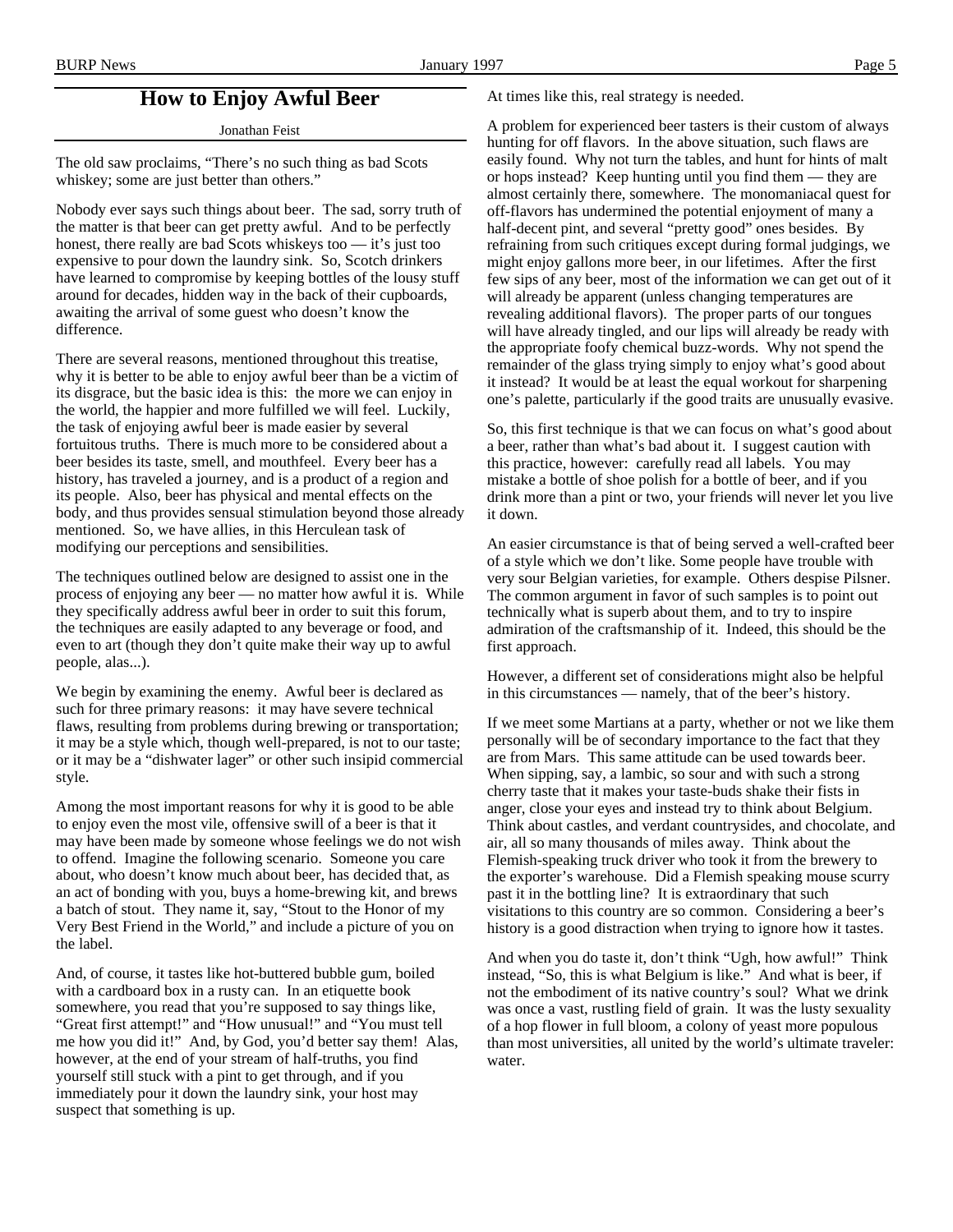The lives of water molecules are dramatic, indeed, filled with thunderstorms, oceans, clouds, and even people. Water gets recycled, regardless of where we get it or where we put it. The water in our beer could have been absolutely anywhere on the planet, and inside absolutely anyone. Why, we could be drinking beer that included the same molecules of water as one once quaffed by Beethoven or Emperor Constantine or Will Cuppy or even all three! Granted, it may be best not to consider this last point in too much detail, but the possibilities are indeed endless.

The third set of techniques for enjoying awful beer is frequently helpful when drinking the nearly invisible, insipid "dishwater lager" varieties of beer-like carbonated beverage which we only drink in major emergencies, such as washing down an airplane dinner. Often, the brew choices in such circumstances are heartrending, but we do what we must.

Such liquids have no history worth mentioning. They have no flavors — good or bad — for which to hunt, and any thoughts regarding ingredients could very well be entirely incorrect, as they are generally made with plastics and unpronounceable chemicals, rather than our four old friends.

There are only two positive things to be said about such liquids: they are generally made with sterile water, which is thirst quenching, and they are generally slightly alcoholic. If we think of them as an odd-colored, medicinal water, rather than beer, such liquids become somewhat more bearable. As we drink them, rather than concentrating on feelings in the mouth, I recommend that we "drink the alcohol with our brain," feeling the sensations of having our thirst quenched and of growing intoxicated in as deep sensual terms as possible.

If this doesn't work, there is another game that one can play with beer — that of pretending that the beer is something else entirely, such as fried chicken. Perhaps the beer's head is really an enormous fluffy batter surrounding a juicy morsel of chicken (or a mushroom, if you are a vegetarian). Really push your imagination, and try to convince yourself that the texture of the beer is that of chicken. Hell, the color is nearly the same! And consider it particularly good form to look up from a beer that, before reading this essay, you might have had harsh words for, and instead proclaim, "Taste's like chicken!" What could be a better a battle cry than this against the forces of evil beer?

One of Pope John Paul II's advisors was asked recently if the pope would give up the papacy if his health declined further. The advisor's answer was that the pope considers all suffering a reflection of Christ's suffering, and John Paul would never let any such personal pain stand in the way of his service to God.

#### That's the spirit!

When drinking awful beer, we would do well to keep such a philosophy in mind. Take the opportunity to reflect on the pain that humankind suffers. Consider how, by drinking the offending drink, you are cleansing the world of something potentially painful for someone else. And then, notice how you suddenly feel embraced by a warm, joyful glow.

It is probably just the alcohol, but one can never be sure.

## **Letters to the Editor**

### **Crawling Back to Clarendon**

#### Colleen Cannon

I feel a need to defend my favorite local brewpub. After reading Bret Wortman's DC Pub Crawl Review in the December newsletter, I'm afraid that BURP Newsletter readers who have never been to Blue'N'Gold might wrongly get the impression that the Blue'N'Gold Brewing Co. is not worth a visit.

I'm a Blue'N'Gold regular, and here are several reasons why:

First, I'd like to put in a good word for the manager, Dennis Gease. Dennis was our point of contact for the Spirit of Belgium dinner reservations and payment. Dennis was very friendly and professional in dealing with us, and he was a genuine pleasure to work with. Taking on a first-of-its-kind event in a newly opened restaurant is a tall order, and one can expect some glitches in a system that doesn't have much practice. Dennis made sure that whatever challenges he faced in performing those functions did not become BURP's problems. Hats off to Dennis for his helpful expertise in running an event for which BURP is nationally renowned. I'd also like to add that whenever I go to Blue'N'Gold, Dennis always greets me with a smile, although I've never tested him by showing up three hours late with a party of thirty.

Secondly, I've never had a problem with the bar or wait staff. I don't know the entire bar staff personally, but the bartender who usually serves me is always friendly, courteous, and knowledgeable about the beers.

Last, but not least, the beer. While I've never been fortunate enough to catch the cask-conditioned Union Jack at its peak of freshness, the kegged version is consistently good. It has an assertive and refreshing hop bitterness and flavor, well balanced with a solid, malty body and appropriate ale esters. The other regular offerings, a Mild, a Pilsner, and a Scottish Ale, are all consistently good. My favorite of these is the Pilsner. It is very thirst quenching, with a crisp clean malt flavor, noble hop aroma, and a drying hop bitterness. I find Pilsner a difficult style to brew well, so I am pleased to find such a good one in a local brewpub. Of the seasonal and specialty offerings, I've particularly enjoyed the Belgian Ale. It had a delightfully orangey-citrus flavor and I found it drinkable enough to have a yard of it on my birthday. My favorite, perhaps, of all their beers was the Maibock. I can hardly wait `til spring to have another one.

If you haven't been to Blue'N'Gold, it's definitely worth (in this humble BURPer's opinion) a stop on the Orange line. Their happy hour prices, at \$2 per half liter, are the best around, and, if you stop in on your birthday, they give you a free yard of beer. Furthermore, owner Dan Litwin, a BURP member himself, has always been friendly and gracious to BURP. In addition to hosting the highly successful Spirit of Belgium, he also hosted the January elections meeting and has offered to host other contests/events, and has given free yeast to homebrewers as well. I feel we owe Dan a big BURP thank you, not unfair criticism based on one bad experience.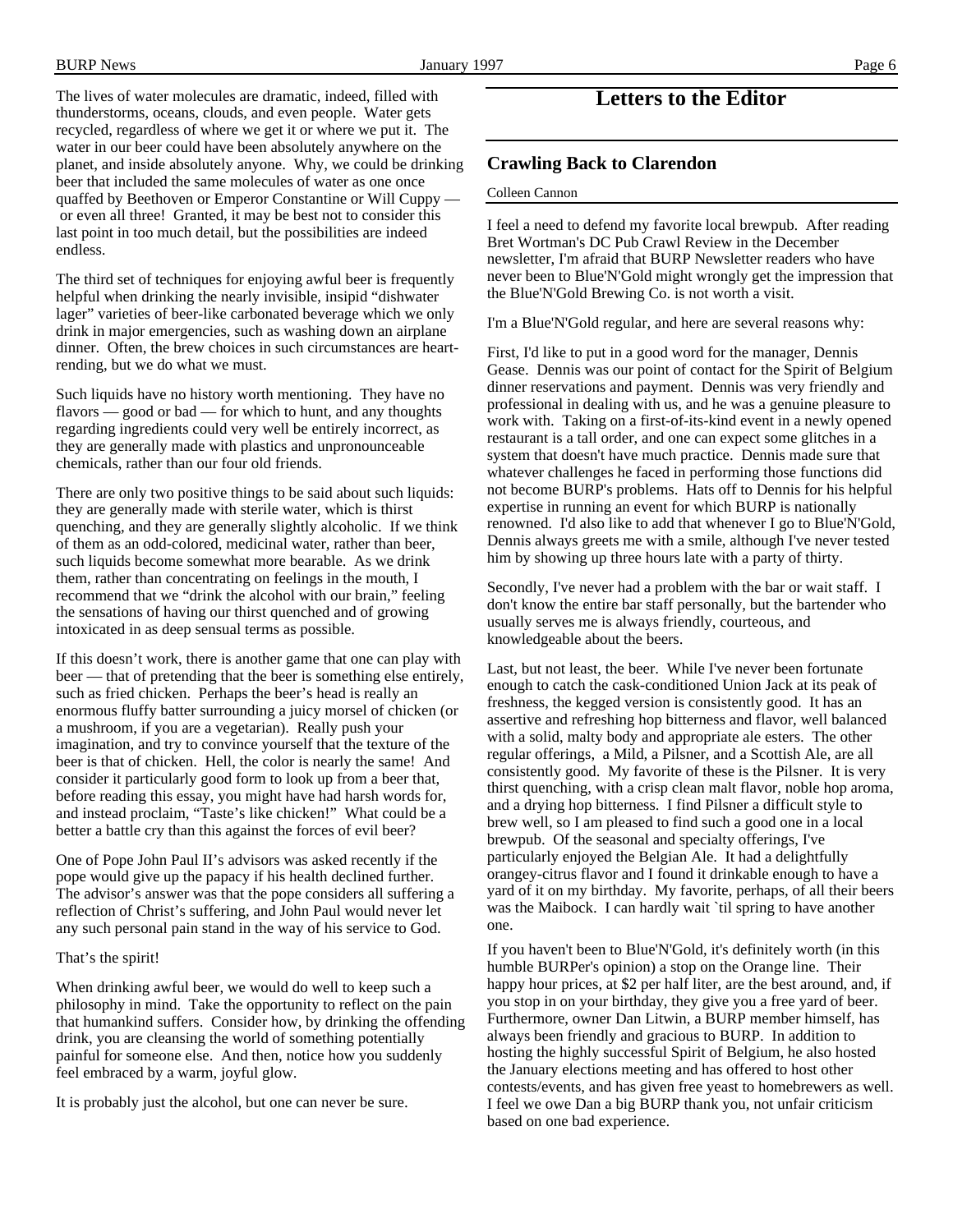# **San Diego Brewpubs**

Sergio Cerda

I have just returned from a month working in San Diego and offer the following report.

### **Ballast Point Brewing Company**

This is a brewery attached to a homebrew supply store (what a great idea). It has four taps with 8 oz. tasters for \$.50. There are four great beers; German Wheat (not as good as BBC's but real good), a wonderful Bitter, great Porter and wonderful Barley Wine (this one is worth the visit). All but the wheat are pushed with nitrogen, giving a great cascading beer with a creamy head. They have a good homebrew equipment supply. The owners are homebrewers who expanded into microbrewing and kept their homebrewing roots. It is definitely worth visiting on any trip to San Diego.

### **Cerveceria La Cruda**

500 4th Ave. San Diego 619-239-9117

Brewers: Troy Hojel and Tom Arthur.

The brewer personally came out to answer beer questions and offered way too much free and yummy Belgian Double. It's a good thing I was walking! They bought the old Pacific Beach Brew Pub equipment (GW brewery, tables and chairs). Aside from beer, they offer good Mexican food, wine, cigars (in a separate enclosed cigar lounge) and liquor.

Tidal Wave Wheat (unfiltered Amber Wheat) - good basic American wheat.

Las Brisas Ale - Okay yuppie golden ale.

Red Blush Ale - Good general American Red; a little weak on bittering and aroma hops.

Blowfish Bitter - Way too dark. A little astringent. While highly hopped, it is all bittering.

Makanudo Porter - Good, well balanced porter.

Belgian Double - Great! They didn't have this on tap. The brewer had it in Cornie kegs. Wonderful aroma, nice alcohol warming effect, mild raisin taste.

By the way, La Cruda translates roughly to "the hangover".



### **Baja Brewing**

203 5th Ave. San Diego 619-231-9117

Brewer: Gene Owen (UC Davis educated)

This brew pub has been open for 8 months. They serve yuppie Mexican style food with weak beers. The wait staff was clueless on their beers or their brewing equipment.

Aguave light - real watery.

Nut Brown - okay but weak for a nut brown.

Sangria Fruit Beer - You can imagine what weak beer and fruit tastes like. Unfortunately I don't have to imagine anymore.

Golden - didn't try after the first three.

### **Karl Straus Brewery and Grill Downtown**

1157 Columbia St. Downtown San Diego 619-234-2739

Karl Straus is the big brewery in San Diego. They have a strong market share and their product is sold in many restaurants and bars. They also have a brewery and grill in La Jolla (in a great marketing ploy they have free parking is validated across the street at Victoria's Secret) and a beer garten in Sorrento Mesa. They offer a good selection of upscale bar food plus good dinner menu, and have a good, knowledgeable waitstaff.

Berliner Weiss - A wonderful Berliner Weiss. However, the fruit is not added at the tap.

Old Columbia Amber Lager - This is their flagship beer. They also bottle this beer. I prefer it over Sam Adams but it isn't up to Eel River or Dominion's lager.

Red Trolley - A wonderful American Red. Fully hopped.

East of India Pale Ale - Good IPA but weak on aroma hops.

Downtown After Dark - weak Brown Ale. Little aroma or character.

Horton's Hooch - Great Dopplebock. Smooth, malty and well balanced. This one can catch up on ya.

Jeff & Jer's Hooch - Good Dopplebock. A little rougher than Horton's Hooch but when they ran out of Horton's I made sure it stayed good.

Strauss Stout - slight metallic taste.

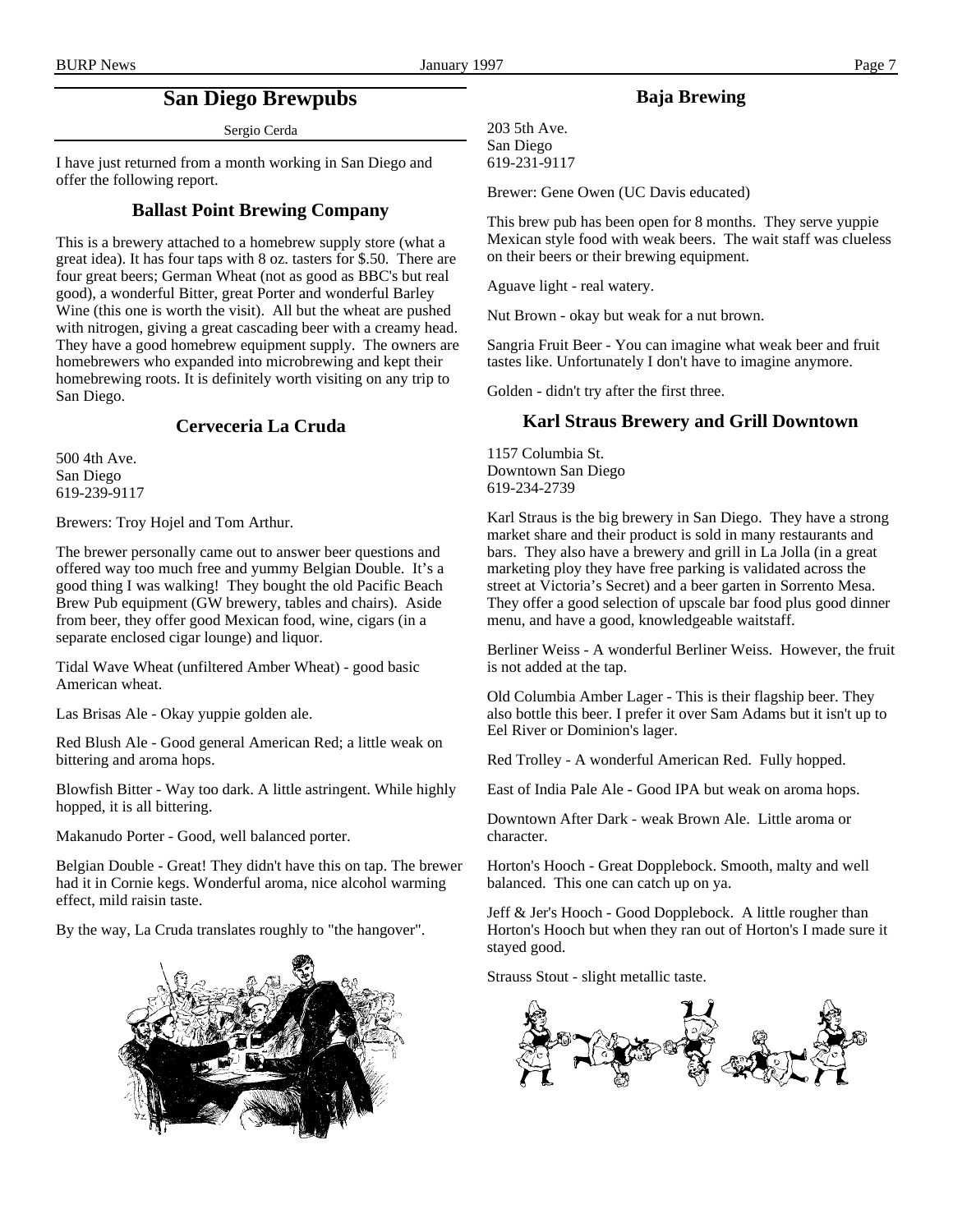### **Hops! Bistro & Brewery**

310 Fifth Avenue San Diego

Brewer Paul Sagora

This is where Brewski's (the real one) was, followed by R.J. Riptide. There is also a Hops in La Jolla (and in Scottsdale AZ)

While R.J. Riptide used the old Brewski's intact, Hops is targeted to the upscale yuppie crowd. To be honest they had only been open two weeks, but they have experience with their other two brewpubs to get it mostly right. The food is upscale yuppie and expensive (as is the beer). The waitstaff matched their image: looked good, but no substance.

Raspberry Lager - A good lager doesn't need fruit extract but this isn't even a good lager.

ESB - This isn't their cask conditioned ESB. It was just an ale with a lot of bittering hops which can cover other off tastes.

They had more beers but I think they need more time before they can get a fair evaluation.

#### **Summary**

All in all, there are some great brewpubs in San Diego and I only had time to sample a few. With my schedule it was only a quick walk to Karl Strauss for regular evaluation and they stood up to the task.

"Great spirits are often violently opposed by mediocre minds." Albert Einstein

"Blessing of your heart, you brew good Ale" William Shakespeare, Two Gentlemen of Vernona



### **Carboys**

#### Benjamin L. Schwalb

Food-grade plastic buckets are fine for brewing: they're sturdy, cheap, and easy to use (all right, I won't make any references to my ex-wife here). The only drawback is that over time, little scratches appear inside, leaving nooks and crannies for microbes to hide in, avoid our wash cloths, and leap into our wort later. Personally, I think that there are so few of these that they get beaten out by the yeast, but we're talking about an opportunity for a new gadget here, so let's not confuse ourselves with facts. There's also speculation that air can seep through the plastic bucket into the wort. I think that this is paranoia, but you never know. A lot of brewers use a large, thin-necked, glass container called a carboy. It's heavy, expensive, difficult to handle, and fragile (another passed opportunity for an ex-wife analogy). Glass is very smooth so carboys do not scratch with the kind of use we give them, and air definitely cannot seep through, but does the ostensibly cleaner environment merit the extra hassle? I've heard stories about smashed carboys that were funny because they did not happen to me, but would not have been so funny otherwise.

If you decide to get a carboy, you'll need a carboy brush for scrubbing the inside, as you can't fit your hand through the neck. You'll also need a cover or rubber stopper with a hole for inserting an airlock. A blowoff hose might be desirable, as foam can be pushed out during high krauesen (when fermentation is at its most vigorous and there are a lot of bubbles). You might also want a carboy handle, which is attached to the neck and makes carrying the carboy easier and safer.

Being glass, carboys allow you to watch your beer ferment. This can be fun. The downside to this is that sunlight, which causes hop resins to give off a skunky flavor and aroma, can get in, so keep the fermenting wort in a dark place, or wrap a blanket around it.

## **Solicitation for Campaign Statements**

Campaign statements for the February election will be printed in the February issue of the BURP News. That's the next issue, folks! So, if you're interested in running, please submit a statement to us. Thanks!